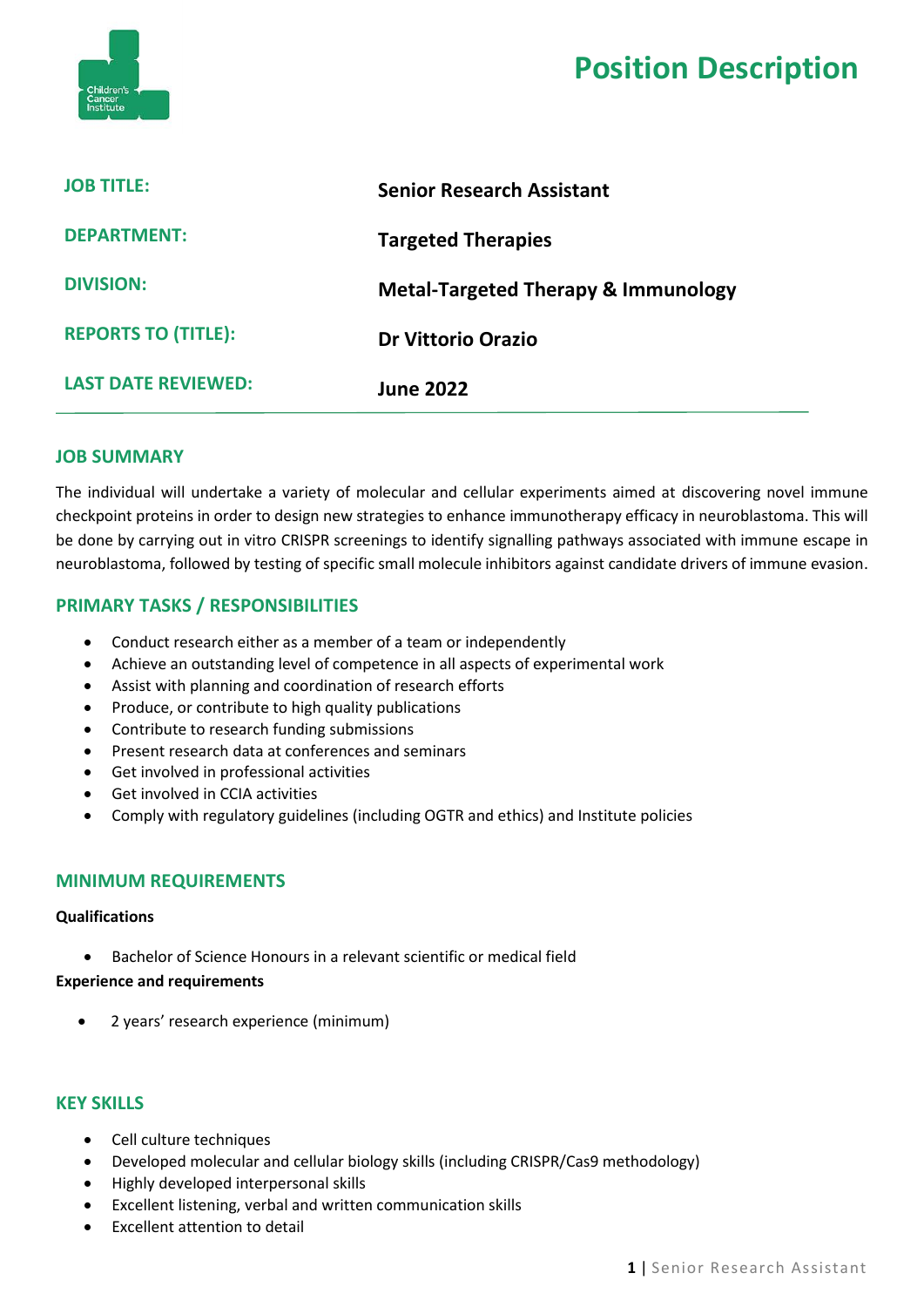



- Demonstrated initiative
- Flexible attitude to work
- Management skills
- Problem solving skills
- Advanced technical skills
- Advanced analytical skills

# **EXPECTED OUTPUTS**

- Generate reproducible, high quality research results
- Demonstrated ability to design and conduct experiments independently as well as in a team environment
- Demonstrated experience in molecular biology techniques
- Advanced computer skills
- Demonstrated commitment to conducting experiments involving humans, animals & GMO's under strict ethical and regulatory guidelines
- Demonstrated commitment to OGTR and other regulatory requirements
- Exhibits a high degree of professionalism and respect for others
- An interest in developing techniques and using the latest technology in research projects

#### **Children's Cancer Institute policies applicable**

- Code of Conduct/Ethics
- Whistle-blowing
- Use of Electronic Resources
- Workplace Health & Safety
- Appropriate Workplace Behaviour
- Privacy
- Any other policies not listed here but are available on the Children's Cancer Institute Intranet Policies pages

## **SERVICE STANDARDS AND GENERAL EXPECTATIONS**

- Respond to phone calls and emails within 48 hours
- Read internal communications within 48 hours
- Maintain up to date personal information in the HRIS (ConnX Self Service) at all times

## **OUR VALUES**

- **A** is for **Accountability** and **Integrity**
- **C** is for **Camaraderie**, **teamwork** and **Sharing**
- **E** is for **Excellence** and **Success**
- **S** is for **Satisfaction. The result of living our values everyday**